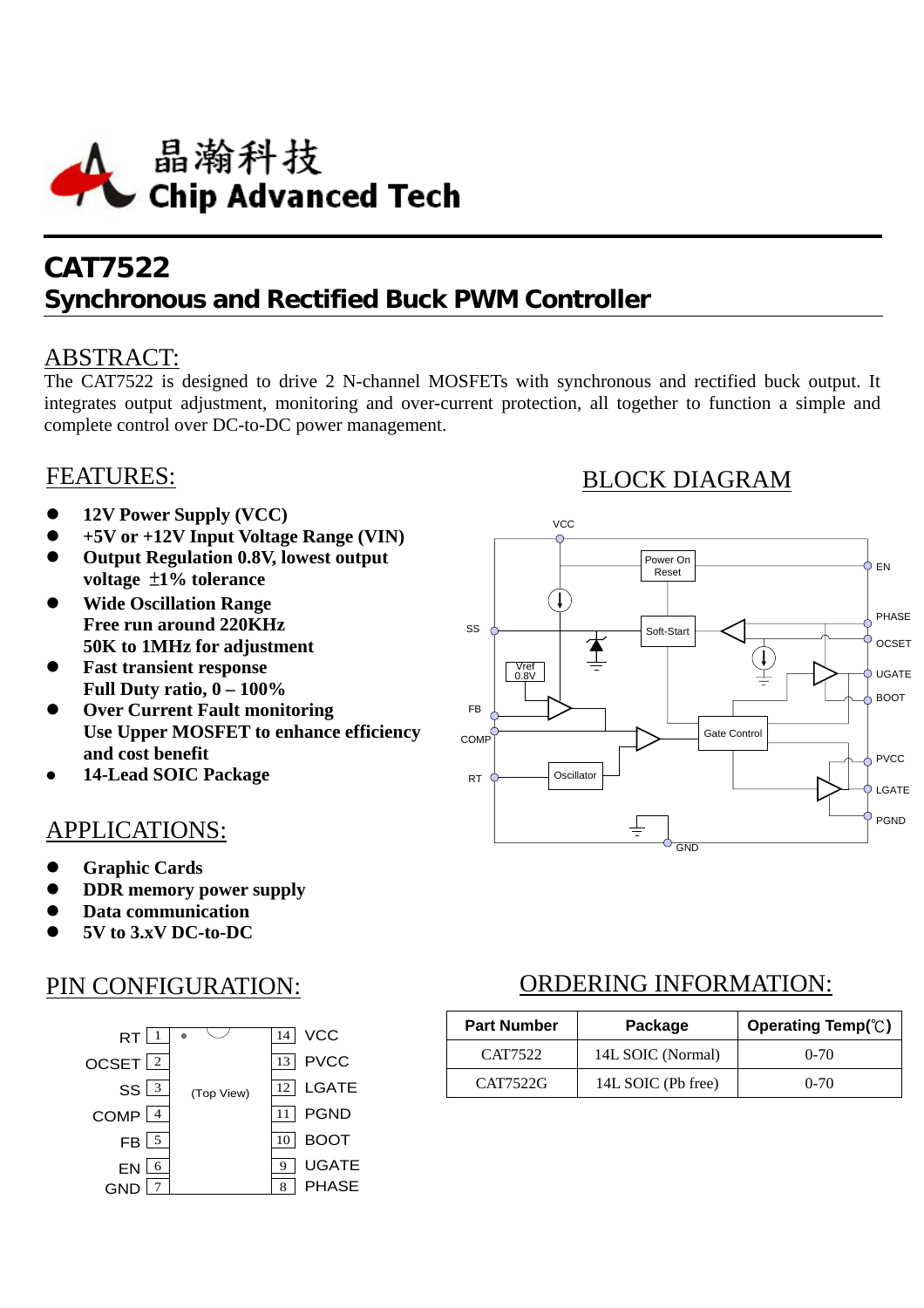# **SPECIFICATIONS**

Electrical Specifications Recommended Operating Conditions, Unless Otherwise Noted

| <b>Parameter</b>                    | Symbol                      | <b>Test Conditions</b>                                                          | Min  | Typ. | <b>Max</b> | <b>Unit</b>       |
|-------------------------------------|-----------------------------|---------------------------------------------------------------------------------|------|------|------------|-------------------|
| V <sub>cc</sub> Supply Current      |                             |                                                                                 |      |      |            |                   |
| <b>Nominal Supply</b>               | $I_{\rm CC}$                | EN=Vcc; UGATE & LGATE open                                                      |      | 5    |            | mA                |
| Shutdown Supply                     |                             | $EN=0 V$                                                                        |      | 50   | 100        | $\mu$ A           |
| <b>Power On Reset</b>               |                             |                                                                                 |      |      |            |                   |
| <b>Rising Vcc Threshold</b>         |                             | $V_{OCSET} = 4.5V$                                                              |      |      | 10.4       | V                 |
| Falling Vcc Threshold               |                             | $V_{OCSET}$ =4.5V                                                               | 8.8  |      |            | $\vee$            |
| Enable-Input Threshold              |                             | $V_{OCSET}$ =4.5V                                                               | 0.8  |      | 2.0        | V                 |
| Rising V <sub>OCSET</sub> Threshold |                             |                                                                                 |      | 1.27 |            | $\vee$            |
| <b>Oscillator</b>                   |                             |                                                                                 |      |      |            |                   |
| Free running frequency              |                             | RT=open ; Vcc=12 V                                                              | 170  | 220  | 260        | kHz               |
| Ramp Amplitude                      | $\Delta V_{\rm{OSC}}$       | RT=open                                                                         |      | 1.9  |            | Vp-p              |
| Reference Voltage                   | $\mathsf{V}_{\mathsf{REF}}$ |                                                                                 | $-1$ |      | $+1$       | $\frac{0}{0}$     |
| Tolerance                           |                             |                                                                                 |      |      |            |                   |
| Reference Voltage                   |                             |                                                                                 |      | 0.8  |            | $\overline{\vee}$ |
| <b>ERROR Amplifier</b>              |                             |                                                                                 |      |      |            |                   |
| DC Gain                             |                             |                                                                                 |      | 90   |            | dB                |
| Gain-Bandwidth Product              | <b>GBW</b>                  |                                                                                 |      | 15   |            | <b>MHz</b>        |
| <b>Slew Rate</b>                    | <b>SR</b>                   | COMP=10pF                                                                       |      | 6    |            | $V/\mu$ s         |
| <b>Gate Driver</b>                  |                             |                                                                                 |      |      |            |                   |
| <b>Upper Gate Source</b>            | <b>I</b> UGATE              | $V_{\text{BOOT}}$ - $V_{\text{PHASE}}$ =12V; $V_{\text{UGATE}}$ =6V<br>(Note 1) |      | 450  |            | mA                |
| <b>Upper Gate Sink</b>              | $R_{UGATE}$                 | $I_{LGATE} = 0.3A$ (Note 1)                                                     |      | 5.5  | 10         | $\Omega$          |
| Lower Gate Source                   | <b>I</b> LGATE              | Vcc=12V;V <sub>LGATE</sub> =6V (Note 1)                                         |      | 690  |            | mA                |
| Lower Gate Sink                     | $R_{\sf LGATE}$             | $I_{LGATE} = 0.3A$ (Note 1)                                                     |      | 3.5  | 6.5        | Ω                 |
| <b>Protection</b>                   |                             |                                                                                 |      |      |            |                   |
| <b>OCSET Current Source</b>         | $I_{OCSET}$                 | $V_{OCSET} = 4.5V$                                                              | 170  | 200  | 230        | $\mu$ A           |
| <b>Soft Start Current</b>           | I <sub>SS</sub>             |                                                                                 |      | 10   |            | $\mu$ A           |

Note:

1. Guaranteed by design; not production tested.

## ABSOLUTE RATING

| Parameter                                            | Max. Rating                         |  |  |  |  |
|------------------------------------------------------|-------------------------------------|--|--|--|--|
| Vcc, Supply Voltage                                  | <b>15V</b>                          |  |  |  |  |
| Boot Voltage(V <sub>BOOT</sub> -V <sub>PHASE</sub> ) | 15V                                 |  |  |  |  |
| Input & Output Voltage                               | $Vcc + 0.3V$                        |  |  |  |  |
|                                                      | $GND - 0.3V$                        |  |  |  |  |
| Operating Temperature                                | $0^{\circ}$ to 70 $^{\circ}$ l      |  |  |  |  |
| Storage Temperature                                  | $-65^{\circ}$ C to 150 $^{\circ}$ C |  |  |  |  |
| <b>Max. Junction Temperature</b>                     | $150^{\circ}$ C                     |  |  |  |  |
| <b>ESD Classification</b>                            | Class 2                             |  |  |  |  |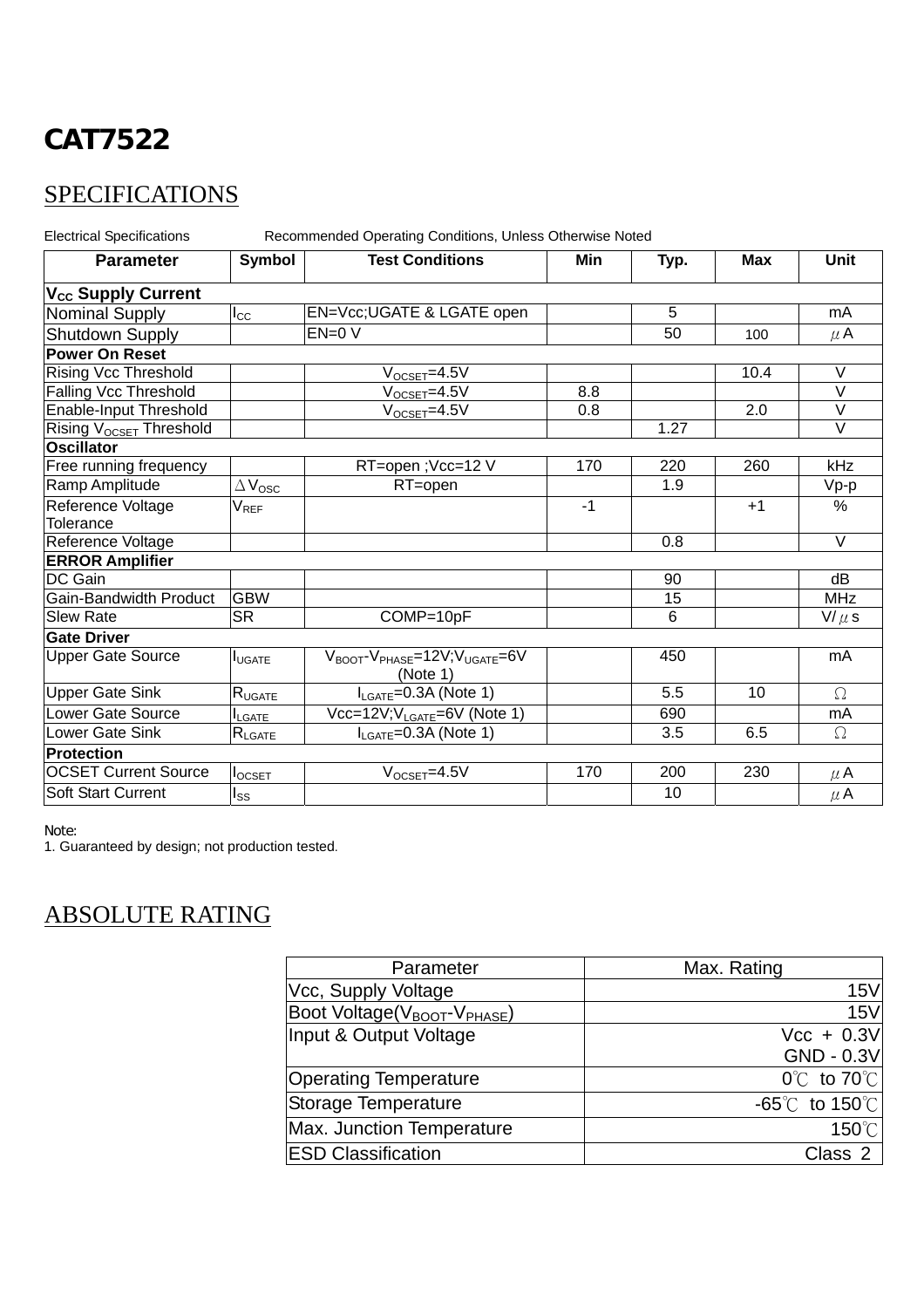# TYPICAL APPLICATION



#### **[Note]:**

- 1. C1~C5 & C6~C10 are flexible in using considering cost and system performance, the above 5 devices and 6 devices are designed for internal characteristics testing use.
- 2. The recommended applications shall be customer design-in orientation to fit each customers demand. Based on the nature of customers demand-oriented, please contact CAT or agent for design support service.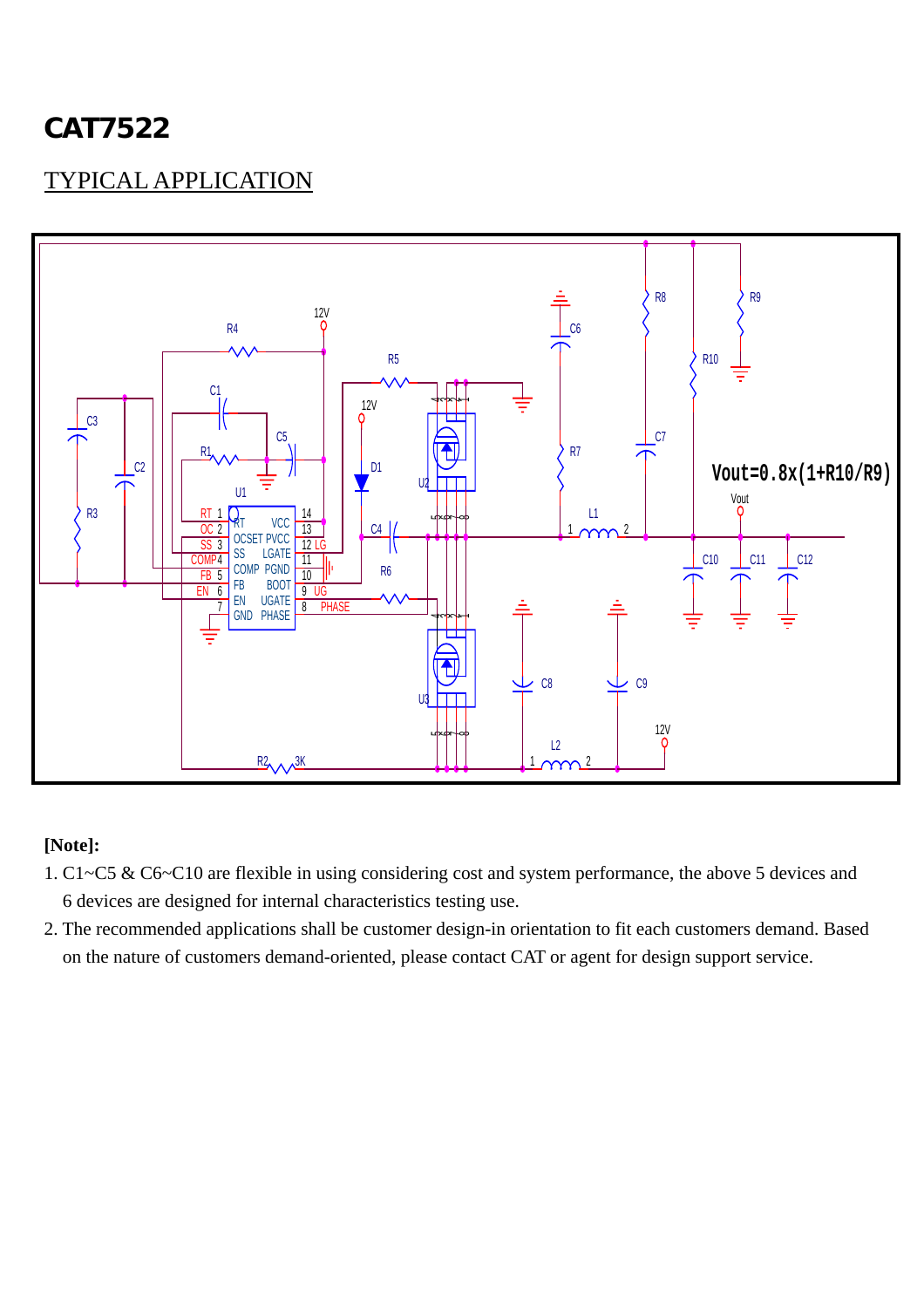## PIN DESCRIPTION

#### **RT**

This pin allows oscillator switching frequency to be adjusted by the resistor value  $(R_t)$ , from this pin to GND. The nominal 220 kHz switching frequency is increased according to the following equation:

Fs (kHz)  $\sim = 10^6 / R_t + 220$  kHz

The following table lists some resistors for  $R_t$  in common use and their approximately corresponding switching frequency:

| $Fs(K Hz)$ 220 300 400 500 600 700 800 900 1000 |  |  |  |  |  |
|-------------------------------------------------|--|--|--|--|--|
| Rt (K ohm) NC 22 6.8 4.1 2.9 2.2 1.7 1.5 1.28   |  |  |  |  |  |

#### **OCSET**

A resister,  $R_{OCSET}$ , from this pin to the drain of upper MOSFET (On resistance  $r_{DS(ON)}$ ), and internal current source  $I<sub>OCS</sub>$  to determine the converter over-current (OC) trip point by the following equation,

 $I_{\text{PEAK}} = I_{\text{OCS}} * R_{\text{OCSET}}/r_{\text{DS}(\text{ON})}$ 

Over-current (OC) trip cycles the soft-start function.

#### **SS**

Connect a capacitor from this pin to GND, and the capacitor along with and internal  $10 \mu$  A current source sets the soft start interval of the converter.

#### **COMP and FB**

COMP is the error amplifier output. FB is the interval input of error amplifier. These 2 pins are used to compensate the voltage-control feedback loop of the converter.

#### **EN**

EN means open-collector enable pin, pulling under 1V to disable the converter. In shut-down mode, the soft-start pin is discharged and the UGATE and LGATE pins are held low.

#### **UGATE**

Connect UGATE to the upper MOSFET gate. This pin provides the gate drive for upper MOSFET. It is also monitored by the adaptive shoot through protection function to determine when upper MOSFET has turned off.

#### **LGATE**

Connect UGATE to the lower MOSFET gate. This pin provides the gate drive for lower MOSFET. It is also monitored by the adaptive shoot through protection function to determine when lower MOSFET has turned off.

#### **PHASE**

This pin is used to monitor the voltage drop across the MOSFET for over-current protection. This pin also provides the return path for the upper gate drive.

#### **BOOT**

This pin provides bias voltage to the upper MOSFET driver. A bootstrap circuit may used to generate BOOT voltage suitable to drive a standard N-channel MOSFET.

#### **VCC**

Provide 12V bias supply for the chip.

#### **GND**

Signal ground of the chip

#### **PVCC**

Supply voltage for lower gate drive

#### **PGND**

Power ground pin, connected to lower MOSFET source to this pin.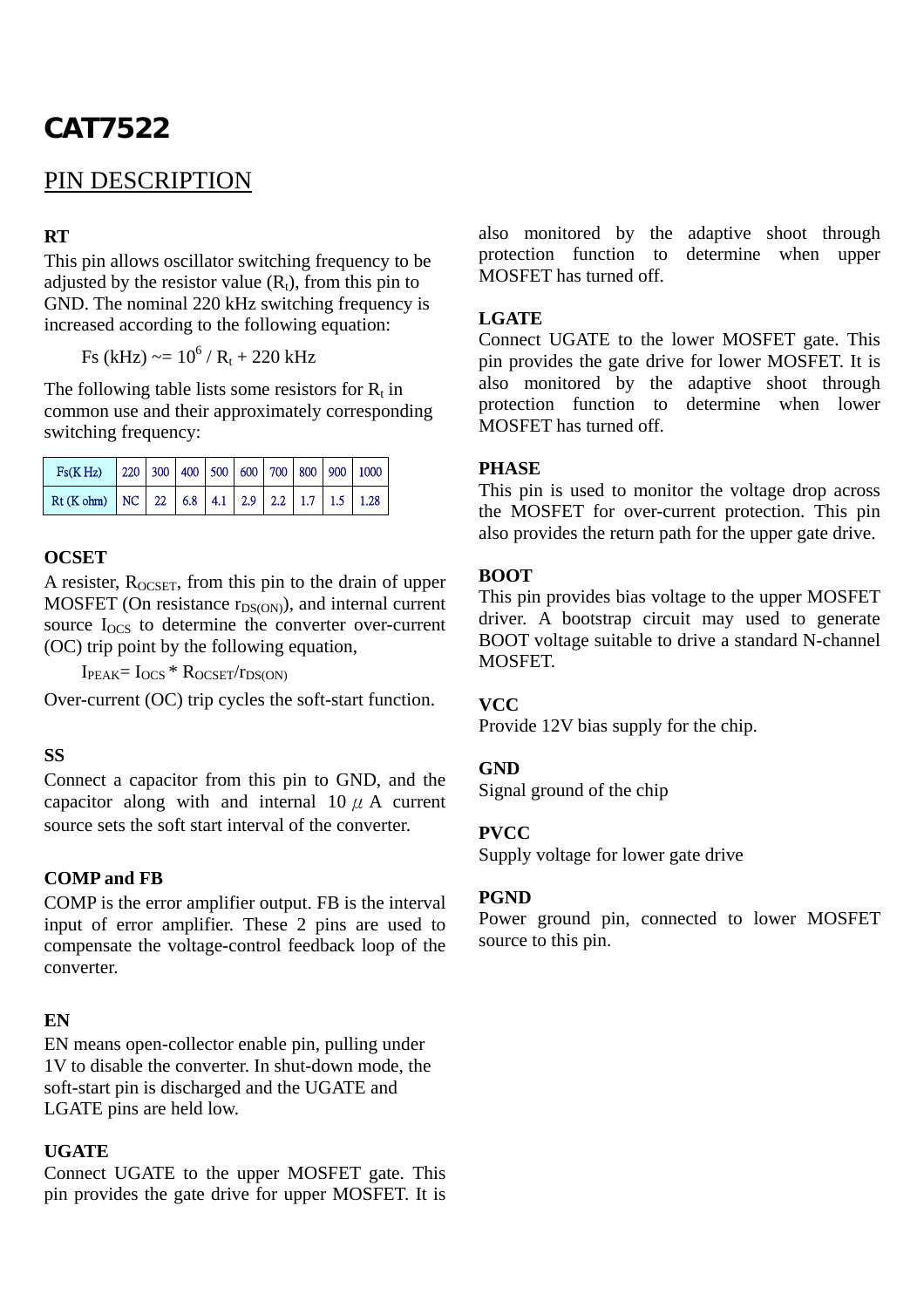### FUNCTION DESCRIPTION

#### **OUTPUT REGULATION**

The output voltage level setting is

 $VOUT = 0.8V * (1 + R10 / R9)$ 

Please reference the application diagram.

#### **SOFT-START**

In CAT7522, an internal 10uA current source charges an external capacitor (Css) on the SS pin to 4V. Soft-start clamps the error amplifier output (COMP pin) to the SS pin voltage. Figure 1 shows the soft-start interval. The formula to calculate the interval is:

 $t1 = Css / Iss *Vosc$  (min)

 $t_{soft\textrm{ start}} = t2 - t1 = Css / Iss * Vout / Vin * \triangle Vosc$ 

where: Css: Soft start capacitor.

Iss : 10uA, soft start current.

 $Vose(min) = 1.35V$ , bottom of oscillator.  $\triangle$  Vosc = 1.9V, peak to peak oscillator amplitude.



#### **OVERCURRENT PROTECTION**

The overcurrent function protects the converter from a shorted output by using the upper MOSs on-resistance,  $r_{DS(ON)}$  to monitor the current.

The overcurrent function cycles the soft-start function in a hiccup mode to provide fault protection. A resistor  $(R_{OCSET})$  programs the overcurrent trip level. An internal 200uA (typical) current sink develops a voltage across  $R_{\text{OCSET}}$  that is reference to Vin. When the voltage across the upper MOSFET (also referenced

to VIN) exceeds the voltage across  $R_{OCSET}$ , the overcurrent function initiates a soft-start sequence.

The peak inductor current  $(I_{peak})$  is determined by the following equation:

$$
I_{peak} = 200uA * R_{ocset} / r_{DS(on)}
$$

A small ceramic capacitor should be placed in parallel with  $R_{OCSET}$  to smooth the voltage across  $R_{OCSET}$  in the presence of switching noise on the input voltage.

#### **FEEDBACK COMPENSATION**

The compensation required for VOUT1 and VOUT2 is similar to many other switching regulators. The figure 2 shows type-3 compensation, but the simpler type 2 is also possible, under the right conditions. A simple rule of thumb of type-3 compensation is that when buck capacitors are used on the outputs, the effective ESR is about smaller than 3 mohm. Notes that the component labels match the equations given in this section, but may not match other diagrams in this datasheet.



In Figure 2 and 3, the output voltage (Vout) is regulated to the Reference voltage level. The error amplifier output (VCOMP) is compared with the oscillator (OSC) triangular wave to provide a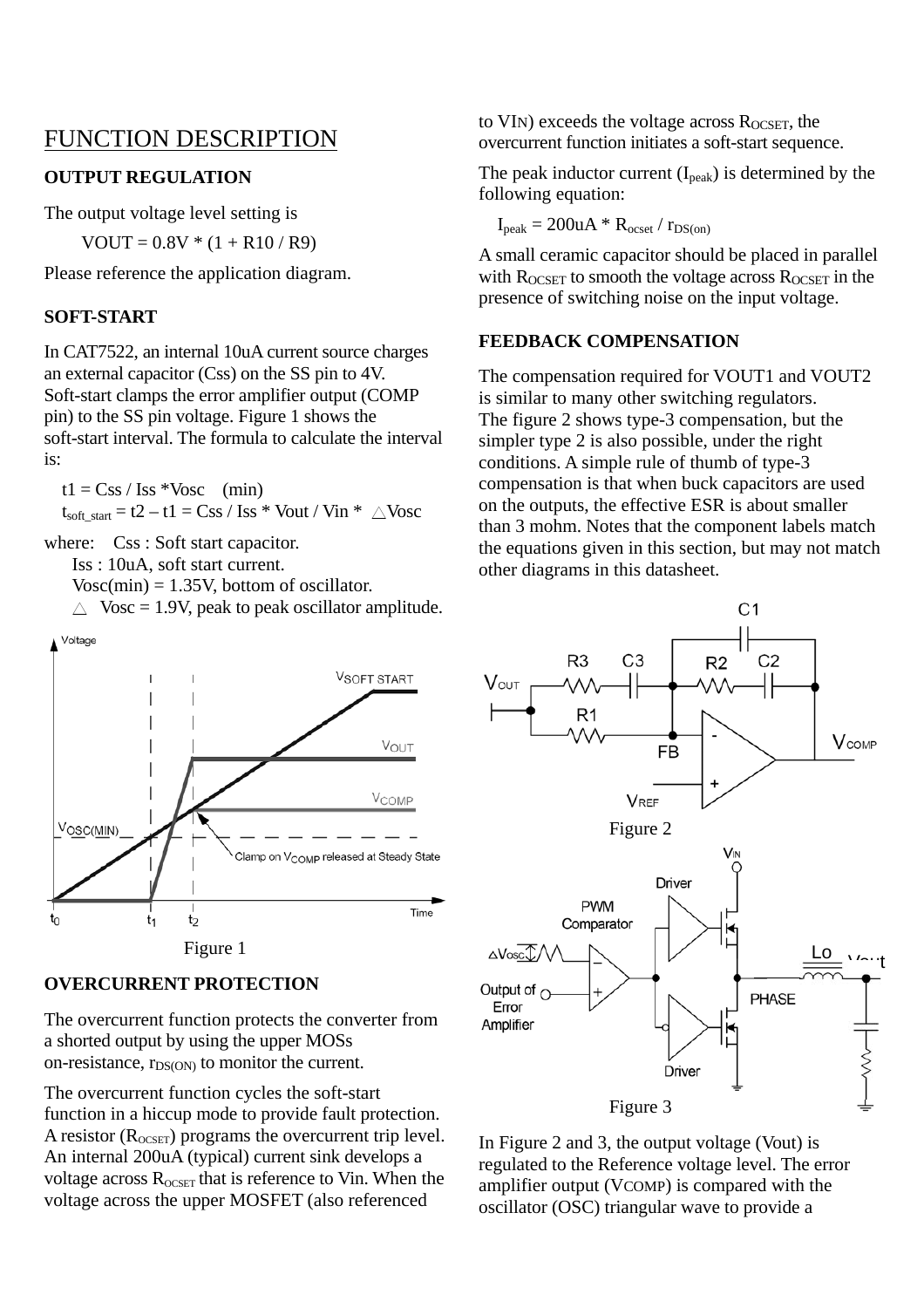pulse-width modulated (PWM) wave with an amplitude of VIN at the PHASE node. The PWM wave is smoothed by the output filter  $(L_0$  and  $C_0$ ).

The closed loop transfer function of the converter includes two part, the error amplifier compensation and the modulator transfer functions. The modulator transfer function is dominated by a DC gain and the output filter, with a double pole break frequency at  $F_{LC}$  and a zero at FESR. The DC Gain of the modulator is simply the input voltage (VIN) divided by the peak-to-peak oscillator voltage  $\triangle V_{\text{osc}}$ .

$$
F_{LC} = \frac{1}{2\pi \cdot \sqrt{L_0 \cdot C_0}} \qquad F_{ESR} = \frac{1}{2\pi \cdot (ESR \cdot C_0)}
$$

The poles and zeros location of the type-3 compensation of error amplifier list below.

$$
F_{Z1} = \frac{1}{2\pi \cdot R2 \cdot C2} \qquad F_{P1} = \frac{1}{2\pi \cdot R2 \cdot \left(\frac{C1 \cdot C2}{C1 + C2}\right)}
$$

$$
F_{Z2} = \frac{1}{2\pi \cdot (R1 + R3) \cdot C3} \qquad F_{P2} = \frac{1}{2\pi \cdot R3 \cdot C3}
$$

The goal of the compensation network is to provide a closed loop transfer function with the highest 0dB crossing frequency (fco) and adequate phase margin. The following guidelines will help users to design the compensation network.

- (1). Select the desired zero crossover frequency  $F_{CO}$ .  $F_{CO}$  is usually  $1/4 \sim 1/10$  switch frequency (F<sub>S</sub>).
- (2). Choose a value for R1.
- (3). Pick gain R2/R1 for desired  $F_{CO}$ . To simplify, the R2 can be calculated by

 $V_{in}$  / $\triangle V_{osc}$  \*  $F_{LC}/F_{CO}$  \* R2/R1 = 1

- (4). Place  $F_{Z1}$  about 0.75  $*$   $F_{LC}$  to calculate the C2.
- (5). Place  $F_{P1}$  at  $F_{ESR}$  to calculate the C1.
- (6). Place  $F_{Z2}$  about  $F_{LC}$ .
- (7). Place  $F_{P2}$  about 0.5  $*$   $F_s$ .

Combined (6), (7) the R3 and C3 will be calculated.

(8). Estimate the stability, Modify  $F_{CO}$  and R2/R1 gain then repeat if necessary.

The Figure 4 shows an asymptotic plot of the converter's gain vs. frequency.





#### **OUTPUT INDUCTOR SELECTION**

The output inductor is selected to meet the output voltage ripple requirements and affects the load transient response. Higher inductance reduces the inductor's ripple current and induces lower output ripple voltage. The ripple voltage and current are approximated by the following equations:

$$
\Delta I = \frac{V_{IN} - V_{OUT}}{F_s \times L} \cdot \frac{V_{OUT}}{V_{IN}} \qquad \Delta V_{OUT} = \Delta I \times ESR
$$

Although increase the inductance reduce the ripple current and voltage, but the large inductance reduces the regulator's response time to load transient. Increasing the switching frequency (Fs) for a given inductor also reduces the ripple current and voltage but it will increase the switching loss of the power MOS.

To select the inductor value, a guideline is to choose the ripple current  $(\triangle I)$  to be approximately 10%~50% of the maximum output current. Once the inductor value has been chosen, select an inductor that is capable of carrying the required peak current without going into saturation. It is also important to have the inductance tolerance specified to keep the accuracy of the system controlled. Using 20% for the inductance (at room temperature) are reasonable tolerances that most manufacturers can meet. In some types of inductors, especially core that is made of ferrite, the ripple current will increase abruptly when it saturates. This will result in a larger output ripple voltage.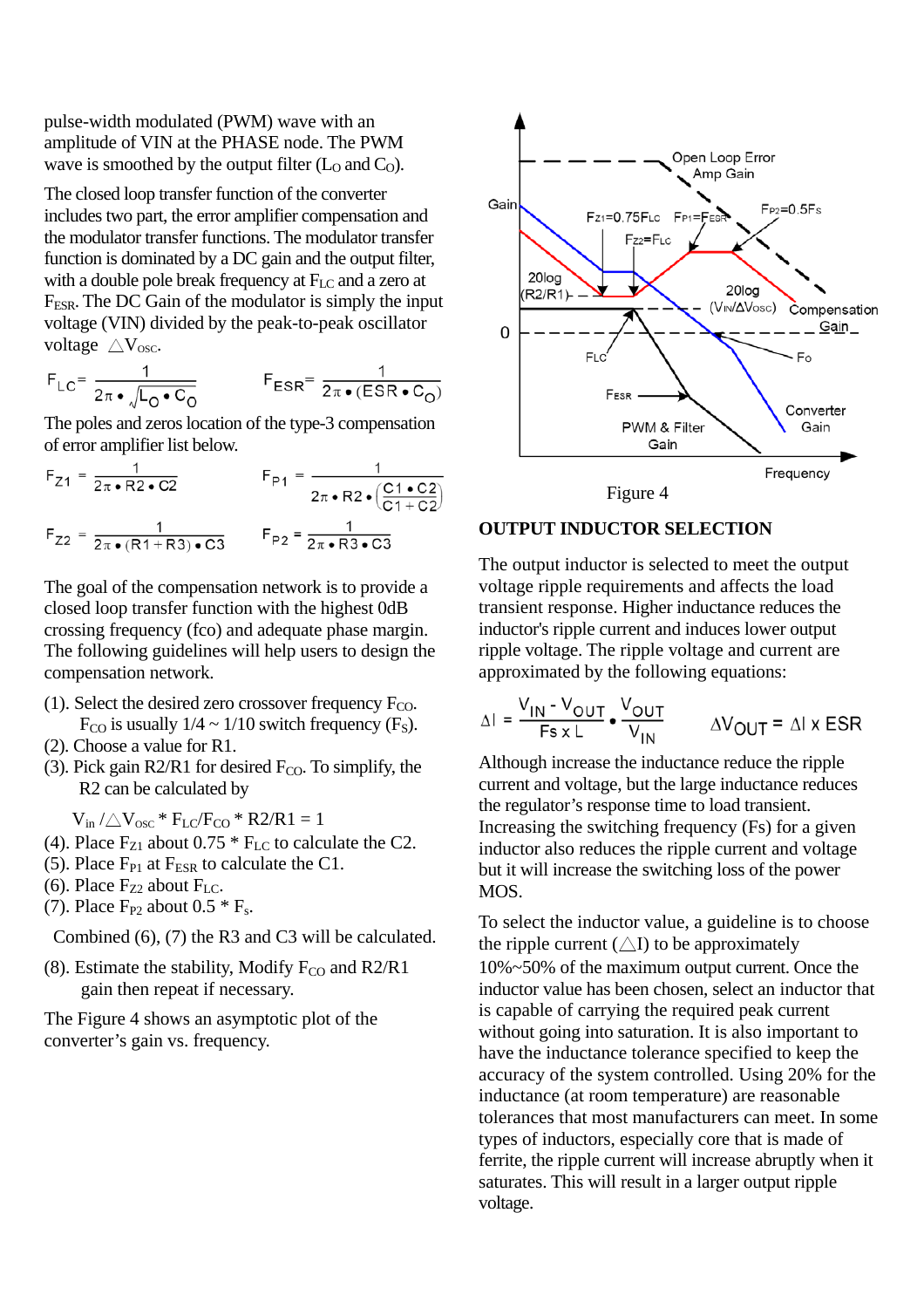#### **OUTPUT CAPACITORS SELECTION**

An output capacitor is required to filter the output and supply the load transient current. Higher Capacitor value and lower ESR reduce the output ripple and the load transient drop. These requirements are met with a mix of capacitors and careful layout.

In typical switching regulator design, the ESR of the output capacitor bank dominates the transient response. The number of output capacitors can be determined by using the following equations:

$$
ESRMAX = \frac{\Delta VESR}{\Delta IOUT}
$$

Number of capacitors =  $\frac{\text{ESRCAP}}{\text{ESRMAX}}$ 

 $\triangle V_{ESR}$  = change in output voltage due to ESR

(assigned by the designer).

 $\triangle I_{\text{OUT}} =$  load transient.

 $ESR_{CAP}$  = maximum ESR per capacitor (specified in manufacturer's data sheet).

 $ESR_{MAX}$  = maximum allowable ESR.

High frequency decoupling capacitors should be placed as close to the power pins of the load as physically possible. Consult the capacitors manufacturer to make sure the decoupling requirements.

#### **POWR MOS SELECTION**

CAT7522 requires 2 N-channel power MOSs for each PWM output. These should be selected base on  $R_{ds(on)}$ , gate supply voltage, gate charge (capacitance) and thermal management requirements. In general, the upper power MOS should be chosen to minimize the gate charge, since switching loses dominate. Since the lower power MOS is on most of the time, low  $R_{ds(0n)}$  should be the main consideration.

It can be advantageous to use multiple power MOSs to reduce power consumption. By placing a number of MOSs in parallel, the effective Rds(on) is reduced, thus reducing the ohmic power loss. However, placing MOSs in parallel increases the gate capacitance so that switching losses increase. As long as adding another parallel MOS reduces the ohmic power loss more than the switching losses increase, there is some advantage to doing so. The following equations can be used to calculate power dissipation in the power MOSs.

PUPPER =  $I_0^2$  x  $r_{DS(ON)}$  x D +  $\frac{1}{2}$  lo x V<sub>IN</sub> x t<sub>SW</sub> x Fs PLOWER =  $I_0^2$  x  $r_{DS(ON)}$  x (1 - D)

Where,

D is the duty cycle  $=$  Vout / Vin.  $t<sub>SW</sub>$  is the switching interval. Fs is the switching frequency.

## CONTACT:

HEADQUARTERS: 8F, No.1, Jin-Shan 7<sup>th</sup> St., Hsin-Chu, 300 Taiwan, ROC. Tel: +886-3-666-8301 Fax: +886-3-666-8630 Website: http://www.chipadvanced.com